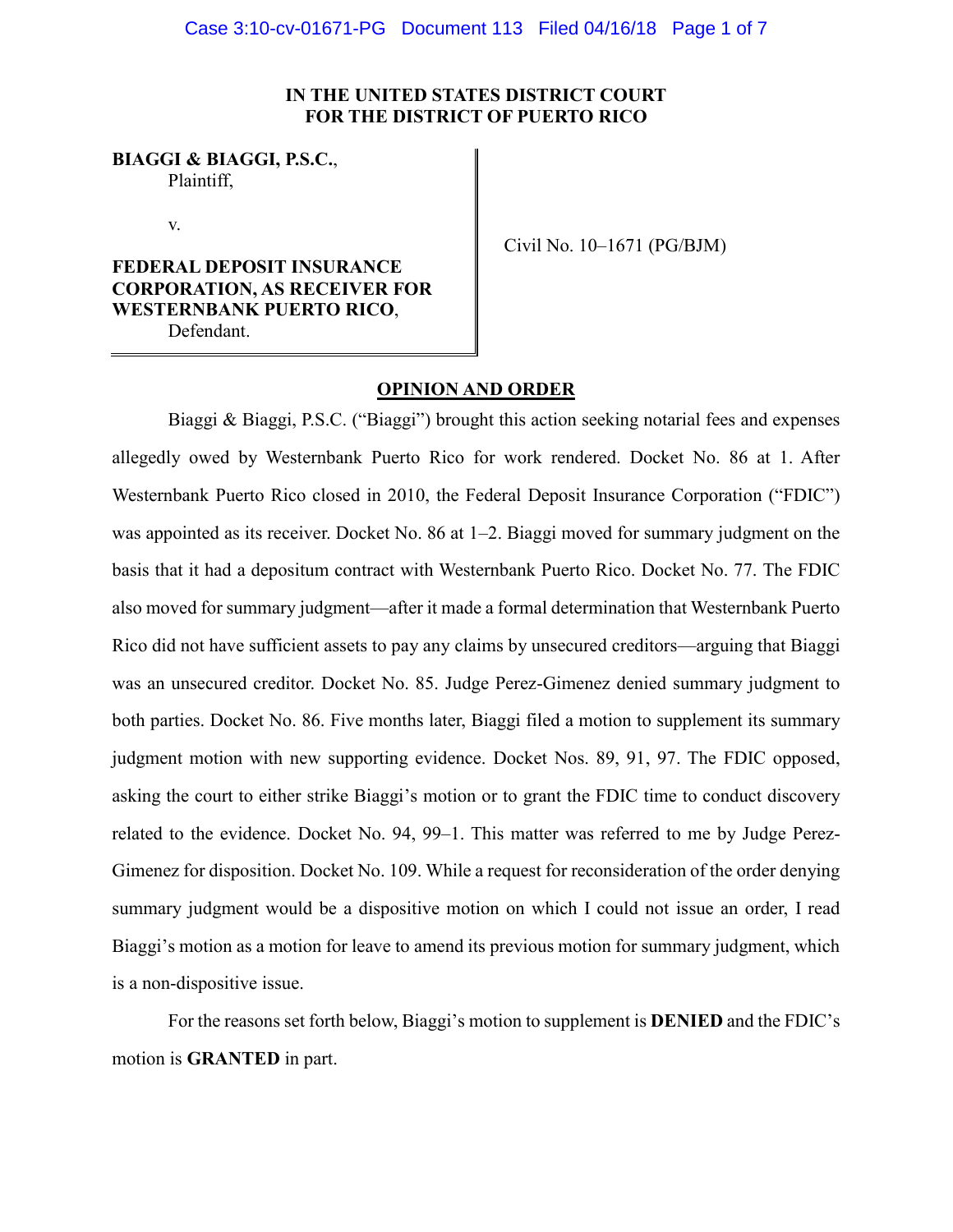Biaggi & Biaggi, P.S.C. v. Fed. Deposit Ins. Corp., as Receiver for Westernbank Puerto Rico, Civil No. 10–1671 (PG/BJM)

## **DISCUSSION**

2

On October 23, 2015, Judge Perez-Gimenez denied Biaggi's motion for summary judgment, finding that while there may be "outstanding invoices for legal services that are yet to be paid and are held in depositum by the FDIC[,]" Biaggi had not established the precise amount that it may be owed. Docket No. 86. In one of his findings of uncontested facts, Judge Perez-Gimenez stated, "In order to determine how much money was owed to a particular attorney, it would be necessary to check the invoices from the law firms/attorneys and the closing dates of the different transactions." *Id*. at 4. After five months of silence, Biaggi filed a motion to supplement its motion for summary judgment that Judge Perez-Gimenez had previously denied. *See* Docket No. 89. In its motion, Biaggi explained that in response to the above quoted finding of fact by the court, it searched through its records for the invoices that would support its claim for fees. *See id*. at 1. Biaggi attached the invoices as well as deeds where it could not find the proper invoices (collectively "invoices") and asked that the court grant summary judgment based on the newlyproduced evidence. *See id*. at 2; Docket No. 91.

It is unclear from Biaggi's motion what procedural vehicle it is using to justify its unusually timed motion. On its face, Biaggi's motion appears to be a motion for reconsideration of the court's order denying summary judgment. *See Vasapolli v. Rostoff*, 39 F.3d 27, 36 (1st Cir. 1994) ("In addressing a post-judgment motion, a court is not bound by the label that the movant fastens to it. If circumstances warrant, the court may disregard the movant's taxonomy and reclassify the motion as its substance suggests."). "The granting of a motion for reconsideration is an extraordinary remedy which should be used sparingly. . . . To obtain relief, the movant must demonstrate either that newly discovered evidence (not previously available) has come to light or that the rendering court committed a manifest error of law." *Palmer v. Champion Mortg.*, 465 F.3d 24, 30 (1st Cir. 2006) (internal citations and quotations omitted). However, a motion for reconsideration under Federal Rule of Civil Procedure 59(e) must be filed "no later than 28 days after the entry of the judgment." *Flores v. Jewell*, No. 13–1201 (PG), 2016 WL 4148234, at \*2 (D.P.R. Aug. 3, 2016) (quoting Fed. R. Civ. P. 59(e)). Biaggi's motion for reconsideration comes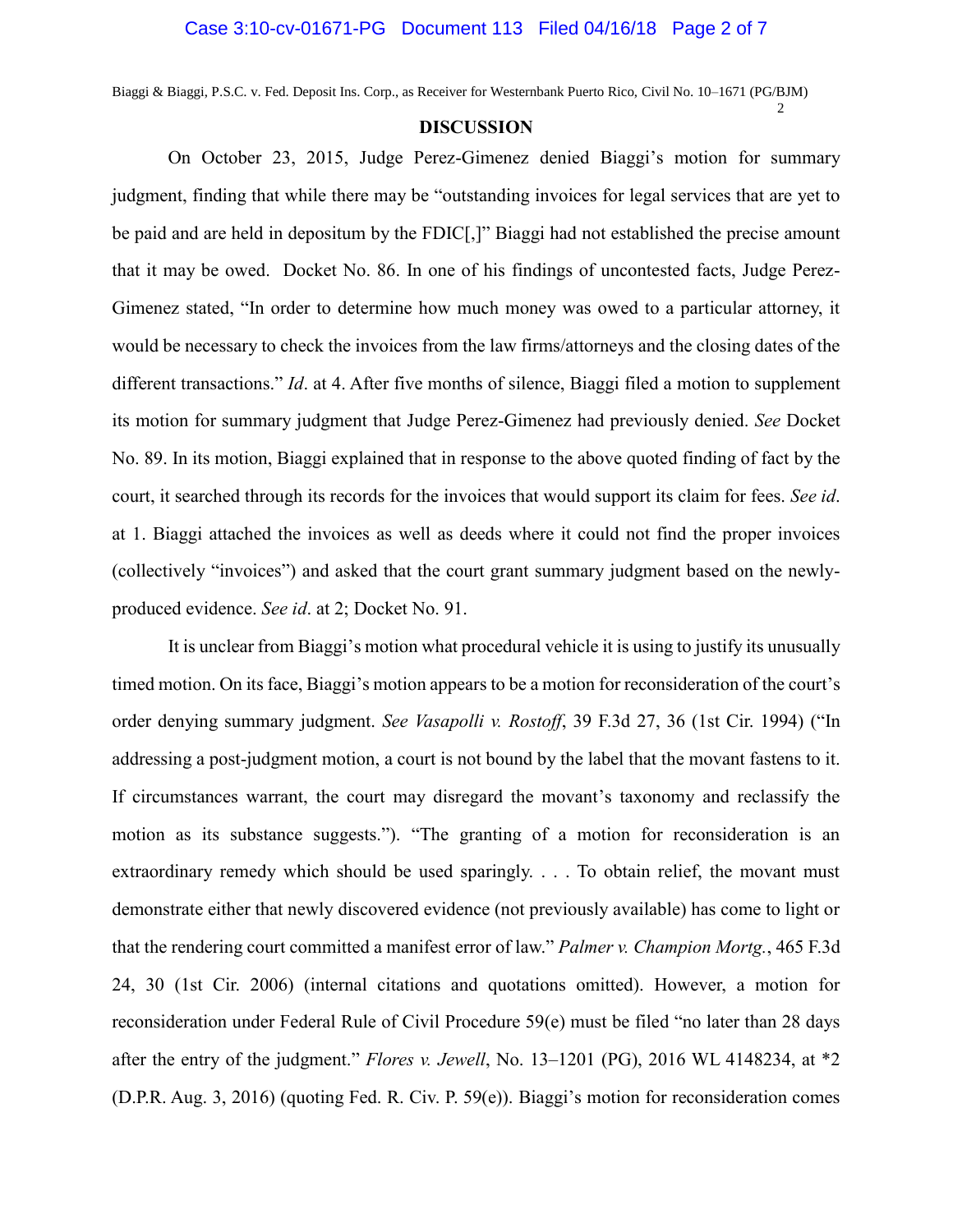## Case 3:10-cv-01671-PG Document 113 Filed 04/16/18 Page 3 of 7

Biaggi & Biaggi, P.S.C. v. Fed. Deposit Ins. Corp., as Receiver for Westernbank Puerto Rico, Civil No. 10–1671 (PG/BJM) 3 over four months after the statutory filing deadline; moreover, Biaggi neither acknowledged the tardiness of its motion nor did it seek to justify its tardiness.

Furthermore, even presuming that Biaggi's motion for reconsideration was timely, Biaggi made it clear that it has had this evidence in its possession for entirety of this litigation as it searched through its own records to find the invoices. *See* Docket No. 89 at 1–2. Consequently, it is difficult to understand how the invoices could qualify as not being "previously available" when it initially sought summary judgment. *See Shell Co. v. Los Frailes Serv. Station*, Inc., 596 F. Supp. 2d 193, 200–01 (D.P.R. 2008), *aff'd sub nom. The Shell Co. (Puerto Rico) v. Los Frailes Serv. Station, Inc.*, 605 F.3d 10 (1st Cir. 2010) (denying motion for reconsideration where the defendant had the evidence in its possession for at least five years and "provide[d] no explanation as to why this evidence was not offered earlier"). A party must justify a motion for reconsideration based on the introduction of new evidence by showing that the evidence was either "new" or "unavailable" when it made its previous filings, and Biaggi has failed to even begin to make such a showing. *See Xiaoyan Tang v. Citizens Bank, N.A.*, 821 F.3d 206, 220 (1st Cir. 2016) (submission of evidence through a motion for reconsideration was untimely when it was "available long before the defendants sought summary judgment"); *Aybar v. Crispin-Reyes*, 118 F.3d 10, 16 (1st Cir. 1997) (denying motion for reconsideration when "the evidence that appellants submitted to support the argument they advanced for the first time in their second motion for reconsideration was neither new nor unavailable at the time the district court entered judgment"); *Vasapolli*, 39 F.3d at 36 ("Unlike the Emperor Nero, litigants cannot fiddle as Rome burns. A party who sits in silence, [and] withholds potentially relevant information . . . does so at his peril."). Therefore, the court should deny its motion for reconsideration.

Biaggi's motion could also be interpreted as a motion to vacate judgment based on newly discovered evidence. Under Federal Rule of Civil Procedure 60(b)(2), a party may ask the court to amend its judgment based on "newly discovered evidence that, with reasonable diligence, could not have been discovered in time to move for a new trial under Rule 59(b)" so long as the motion is made within one year of the court's final judgment. *See United States v. Boch Oldsmobile, Inc.*,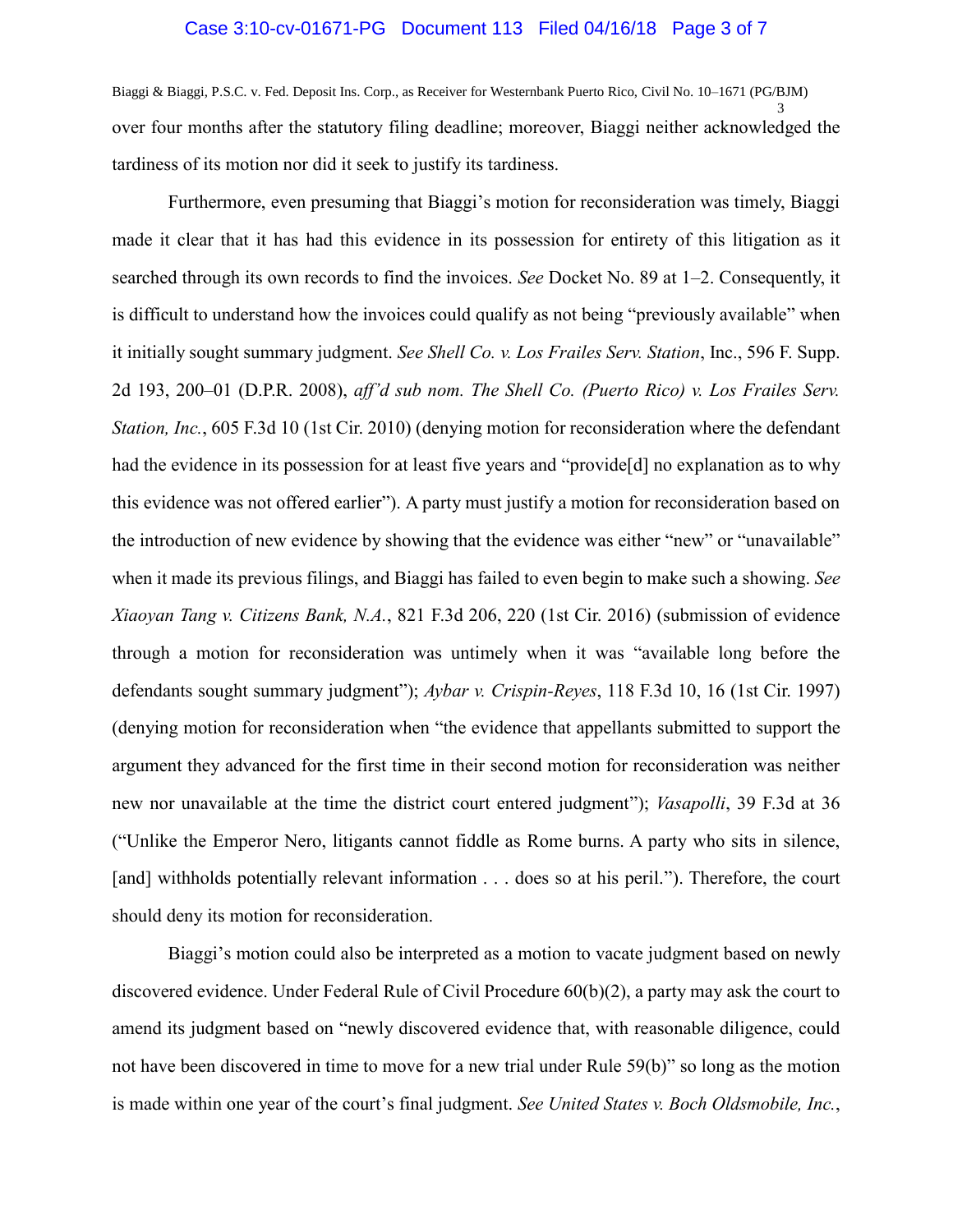### Case 3:10-cv-01671-PG Document 113 Filed 04/16/18 Page 4 of 7

Biaggi & Biaggi, P.S.C. v. Fed. Deposit Ins. Corp., as Receiver for Westernbank Puerto Rico, Civil No. 10–1671 (PG/BJM) 4 909 F.2d 657, 660 (1st Cir. 1990) ("Under Rule 60(b)(1), (2) or (3) a movant must file the motion within one year of the entry of final judgment."). But Biaggi's motion also fails to qualify as a motion to vacate judgment: while Biaggi certainly filed the motion is certainly within one-year of the denial of summary judgment, the court has issued no final judgment in this case. A denial of summary judgment, by definition, is not an entry of final judgment but rather the opposite: it is a decision by the court to allow the case to continue. *See Valdizan v. Rivera-Hernandez*, 445 F.3d 63, 64 (1st Cir. 2006) (an order denying summary judgment is not a final order or final judgment); *Comsource Indep. Foodservice Companies, Inc. v. Union Pac. R. Co.*, 102 F.3d 438, 441–42 (9th Cir. 1996) ("A denial of motion for summary judgment is generally not a final order, and is therefore not ordinarily appealable."). Therefore, as Federal Rule of Civil Procedure 60(b)(2) is a procedural vehicle for relief from a "final judgment, order, or proceeding[,]" Biaggi's motion cannot fall under this umbrella either.

In addition, even if there had been a final judgment, as noted above, Biaggi made no attempt in its motion to explain why it could not have discovered the invoices prior to the denial of summary judgment, and "[a] defeated litigant cannot set aside a judgment . . . because he failed to present on a motion for summary judgment all of the facts known to him that might have been useful to the court." *Mas Marques v. Digital Equip. Corp.*, 637 F.2d 24, 30 (1st Cir. 1980) (internal quotations omitted). The First Circuit has "made it transparently clear that relief under Rule 60(b) 'is extraordinary in nature'" and therefore "'motions invoking that rule should be granted sparingly.'" *Cintron-Lorenzo v. Departamento de Asuntos del Consumidor*, 312 F.3d 522, 527 (1st Cir. 2002) (quoting *Karak v. Bursaw Oil Corp.*, 288 F.3d 15, 19 (1st Cir. 2002)).

Hence, Biaggi's conspicuous failure to identify how its motion complies with the Federal Rules of Civil Procedure was likely because the rules do not allow for supplementing a motion with evidence that was always in the proponent's possession five months after the motion has already been denied. Biaggi argues that its motion is simply in compliance with the court's order that Biaggi had not presented sufficient evidence to justify summary judgment in its favor. *See*  Docket No. 97 at 2–3 ("The documents filed by Plaintiff were to comply with the Courts [sic]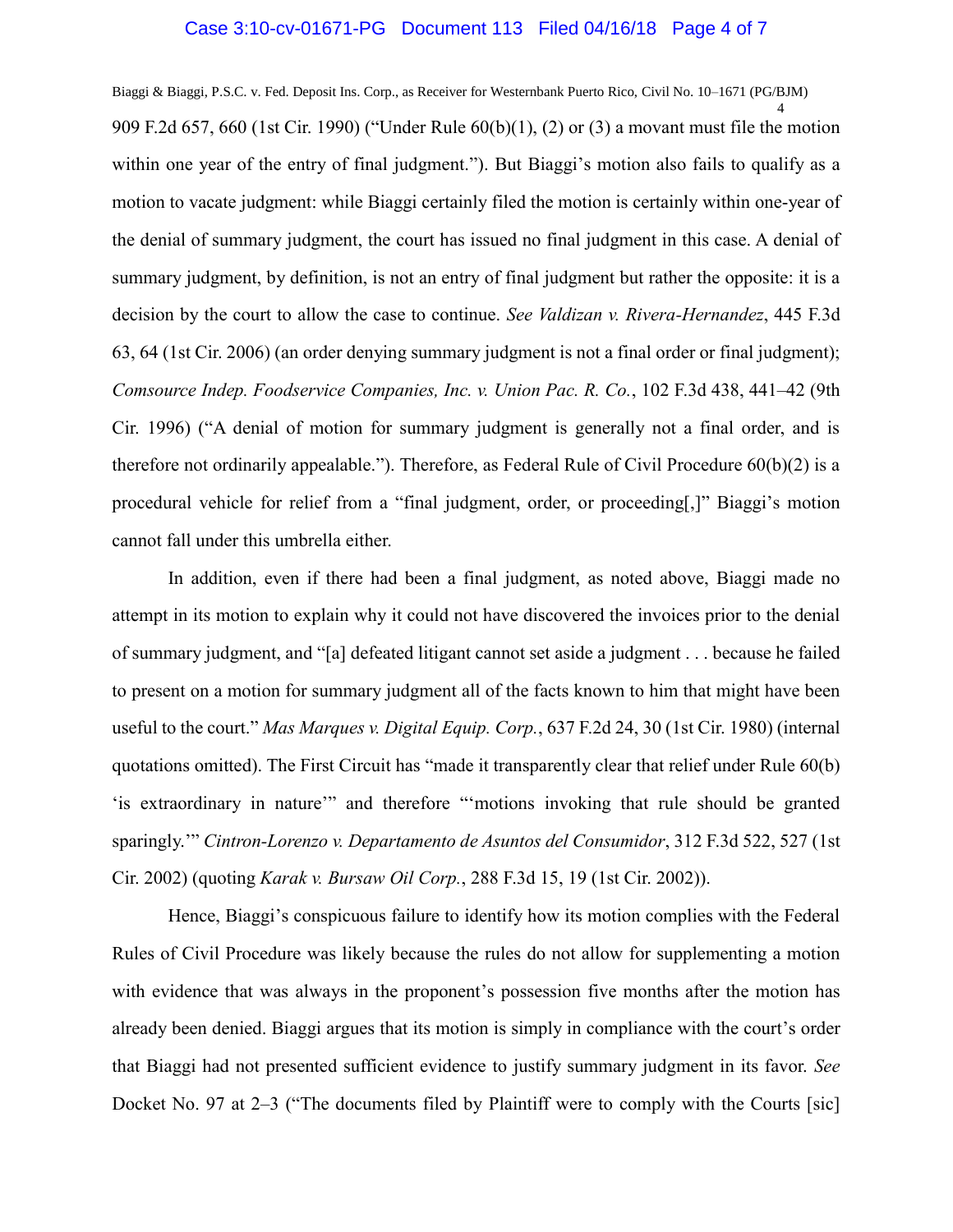## Case 3:10-cv-01671-PG Document 113 Filed 04/16/18 Page 5 of 7

Biaggi & Biaggi, P.S.C. v. Fed. Deposit Ins. Corp., as Receiver for Westernbank Puerto Rico, Civil No. 10–1671 (PG/BJM) 5 determination regarding the sufficiency of the sworn statements and documents previously filed."). However, the fact that Biaggi chose to rely on only some of the evidence that it had available to it when it filed for summary judgment is no justification for seeking reconsideration of the court's order: "a party who knowingly chooses to put all his eggs in one basket is hard-pressed to complain when the basket proves inadequate and the trial court refuses to allow him to substitute a new and previously undisclosed basket for it." *Samaan v. St. Joseph Hosp.*, 670 F.3d 21, 37 (1st Cir. 2012). Moreover, Biaggi's argument that following the Federal Rules of Civil Procedure "is a mere formality of no substantive consequence" and a simple "delay to the final disposition of this case" significantly underestimates the importance of a fair and just adjudication of claims. Docket No. 97 at 4.

The court has been very generous with granting the parties ample time to conduct motion practice: four and a half years passed before the FDIC's first motion for summary judgment and the district court's order denying summary judgment for both parties. *See* Docket Nos. 19, 86. Accordingly, Biaggi's motion for leave to amend its motion for summary judgment is denied, and trial should be set to decide the genuine issues of material fact identified in the court's order denying summary judgment.

In the interest of moving the case forward, I also believe it is necessary to address the FDIC's argument requesting that the invoices be struck as a discovery sanction. *See* Docket No. 94 at 8. Federal Rule of Civil Procedure 26(a)(1) requires that each party make a number of initial disclosures, including "a copy—or a description by category and location—of all documents, electronically stored information, and tangible things that the disclosing party has in its possession, custody, or control and may use to support its claims or defenses, unless the use would be solely for impeachment." Fed. R. Civ. P.  $26(a)(1)(A)(ii)$ . Furthermore, a party must supplement its initial disclosures "in a timely manner if the party learns that in some material respect the disclosure or response is incomplete or incorrect, and if the additional or corrective information has not otherwise been made known to the other parties during the discovery process or in writing." Fed. R. Civ. P. 26(e)(1)(A). If a party fails to make the required disclosures, "[t]he baseline for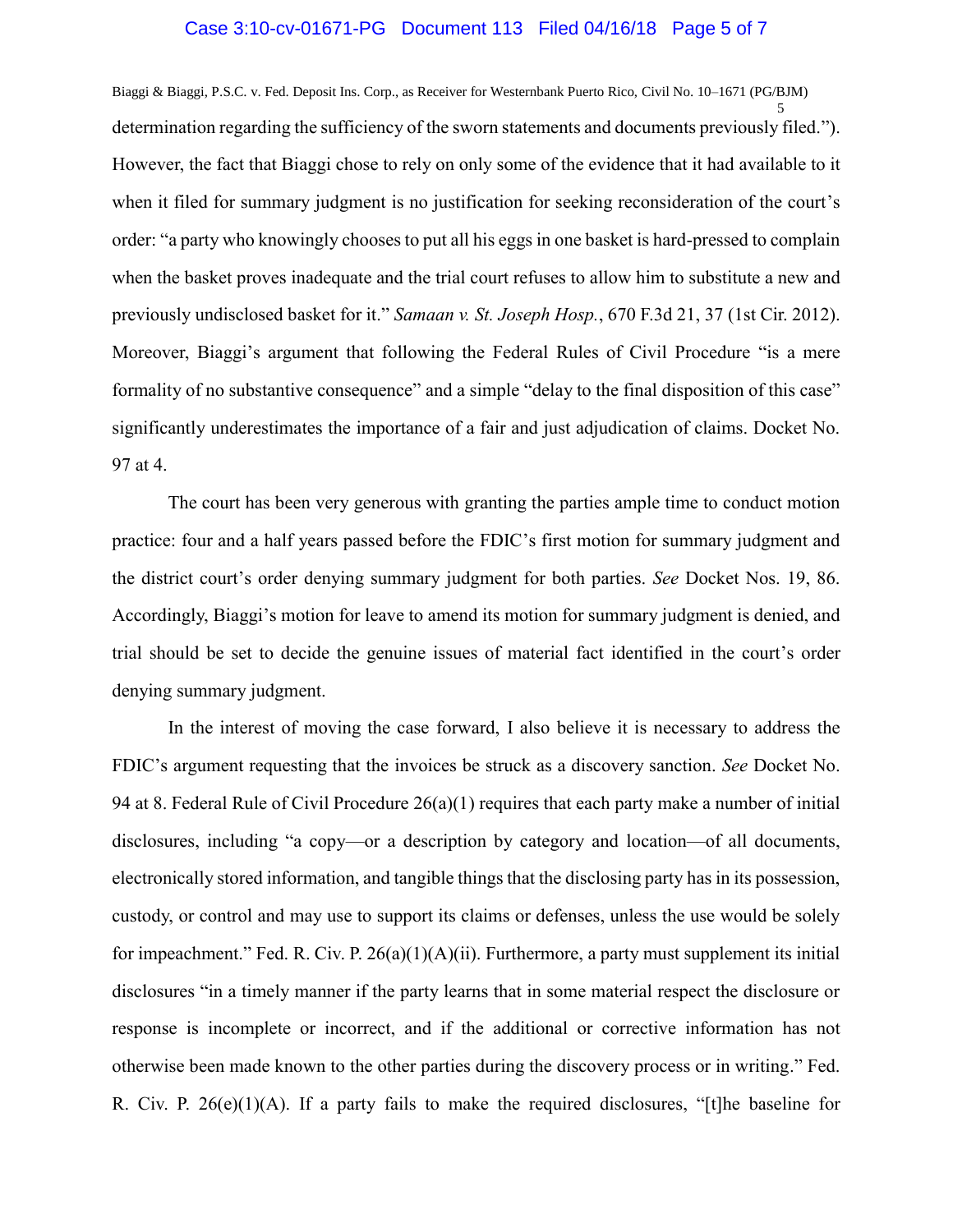## Case 3:10-cv-01671-PG Document 113 Filed 04/16/18 Page 6 of 7

Biaggi & Biaggi, P.S.C. v. Fed. Deposit Ins. Corp., as Receiver for Westernbank Puerto Rico, Civil No. 10–1671 (PG/BJM) 6 noncompliance under Rule 37(c)(1) is mandatory preclusion" of the undisclosed evidence. *Fed. Deposit Ins. Corp. v. Arrillaga-Torrens*, 212 F. Supp. 3d 312, 368–70 (D.P.R. 2016); *see Lohnes v. Level 3 Commc'ns, Inc.*, 272 F.3d 49, 60 (1st Cir. 2001) ("We have explained before that Rule  $37(c)(1)$  clearly contemplates stricter adherence to discovery requirements, and harsher sanctions for breaches of this rule, and the required sanction in the ordinary case is mandatory preclusion." (internal quotations omitted)).

However, Rule 37(c)(1) does offer a "narrow escape hatch" if the proponent of the evidence can prove that its "failure to reveal [the evidence] was either substantially justified or harmless." *Id*. In assessing whether the proponent's failure to reveal the evidence was either substantially justified or harmless, the First Circuit has enumerated several factors for courts to consider: "1) the history of the litigation; 2) the sanctioned party's need for the precluded evidence; 3) the party's reason for non-disclosure; 4) the prejudice to the opponent; . . . 5) the effect on the court's docket" and 6) "whether a less severe sanction would achieve the same aims as preclusion while still giving the plaintiff his day in court." *Samaan v. St. Joseph Hosp.*, 274 F.R.D. 41, 48 (D. Me. 2011), aff'd, 670 F.3d 21 (1st Cir. 2012) (citations omitted); *see Plaza Carolina Mall, L.P. v. Municipality of Barceloneta*, No. CV 13–1264 (GAG), 2015 WL 4250852, at \*6–7 (D.P.R. July 13, 2015) (applying the six factors when assessing the plaintiff's "deficiencies in its answer to interrogatories and failure to supplement the incomplete answers").

Here, Biaggi seeks to introduce the invoices to prove its claims that it is the rightful owner of the money in the Westernbank Puerto Rico account. Accordingly, as this is evidence that it seeks to use to support its claims—and it is not using the invoices exclusively for impeachment purposes—Biaggi was required to provide the FDIC with a description or a copy of the invoices either with its initial disclosures or as a supplement to its initial disclosures if, as Biaggi suggests in its motion, it had not decided to use that evidence until later in the case. *See* Docket 89 at 1. Biaggi never suggests that it did provide the FDIC with a description or a copy of the invoices (Biaggi entirely ignored the issue in its response to the FDIC's opposition) and thus it must prove that its omission was either substantially justified or harmless if it wishes to introduce them at this